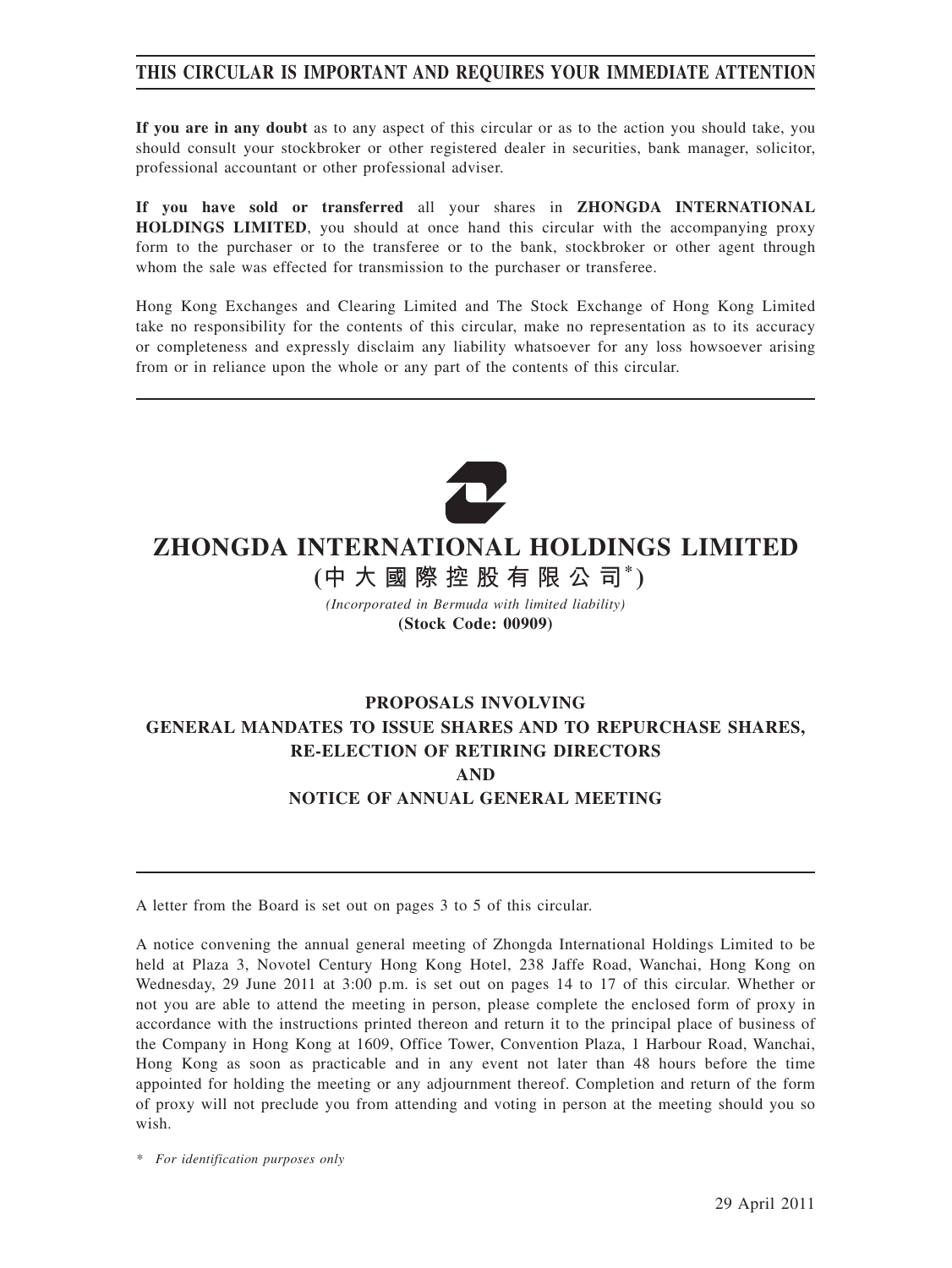# **CONTENTS**

## *Page*

|                                                              | $\overline{1}$ |
|--------------------------------------------------------------|----------------|
|                                                              | 3              |
| L                                                            | 3              |
| H.                                                           | $\overline{4}$ |
| Ш.                                                           | $\overline{4}$ |
| IV.                                                          | 5              |
| V.                                                           | 5              |
|                                                              | 5              |
| Appendix I – Explanatory Statement on the Repurchase Mandate | 6              |
|                                                              | 10             |
|                                                              |                |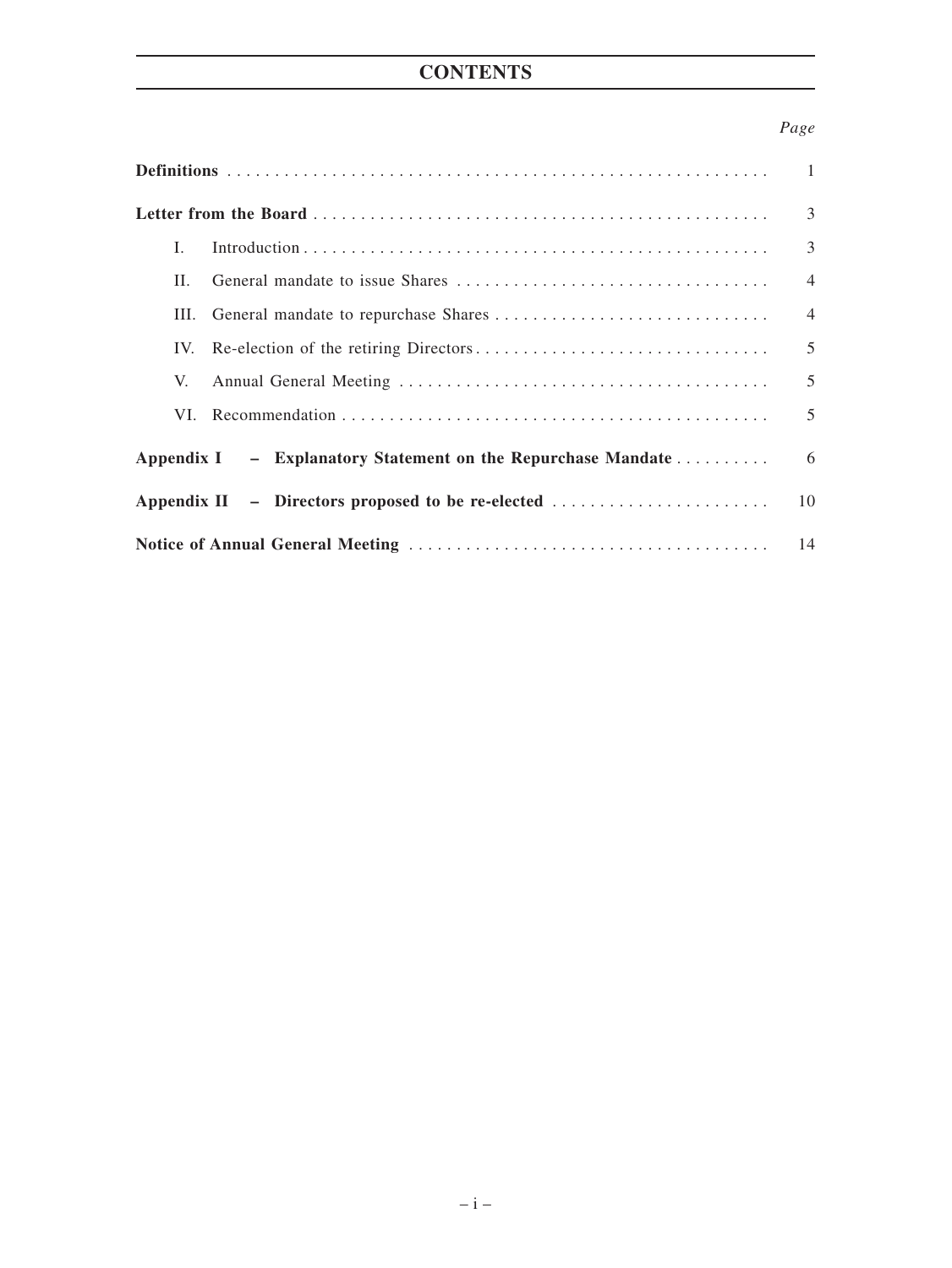*In this circular, the following expressions have the following meanings unless the context requires otherwise:*

| "AGM"                     | the annual general meeting of the Company to be held<br>at Plaza 3, Novotel Century Hong Kong Hotel, 238<br>Jaffe Road, Wanchai, Hong Kong on Wednesday, 29<br>June 2011 at 3:00 p.m.                                                                       |
|---------------------------|-------------------------------------------------------------------------------------------------------------------------------------------------------------------------------------------------------------------------------------------------------------|
| "associate(s)"            | has the same meaning ascribed to it under the Listing<br>Rules                                                                                                                                                                                              |
| "Board"                   | the board of Directors                                                                                                                                                                                                                                      |
| "Bye-laws"                | the bye-laws of the Company                                                                                                                                                                                                                                 |
| "Caesar"                  | Caesar<br>Overseas<br>Enterprise<br>Inc.,<br>a<br>company<br>incorporated in the British Virgin Islands and is wholly<br>owned by Mr. Xu Lian Guo                                                                                                           |
| "Company"                 | Zhongda International Holdings Limited, a company<br>incorporated in Bermuda with limited liability, with its<br>Shares listed on the Main Board of the Stock Exchange                                                                                      |
| "Conversion Shares"       | the Shares to be allotted and issued to Caesar upon the<br>exercise of the conversion rights attaching to the<br>convertible bonds in a sum of HK\$174 million, details<br>of which are set out in the announcement of the<br>Company dated 4 November 2010 |
| " $Directory$ "           | the director(s) of the Company                                                                                                                                                                                                                              |
| "Group"                   | the Company and its subsidiaries                                                                                                                                                                                                                            |
| "Hong Kong"               | the Hong Kong Special Administrative Region of the<br>People's Republic of China                                                                                                                                                                            |
| "Latest Practicable Date" | 20 April 2011, being the latest practicable date prior to<br>the printing of this circular for ascertaining certain<br>information referred to in this circular                                                                                             |
| "Listing Rules"           | the Rules Governing the Listing of Securities on the<br><b>Stock Exchange</b>                                                                                                                                                                               |
| "Ordinary Resolution(s)"  | the proposed ordinary resolution(s) as referred to in the<br>notice of the AGM in this circular                                                                                                                                                             |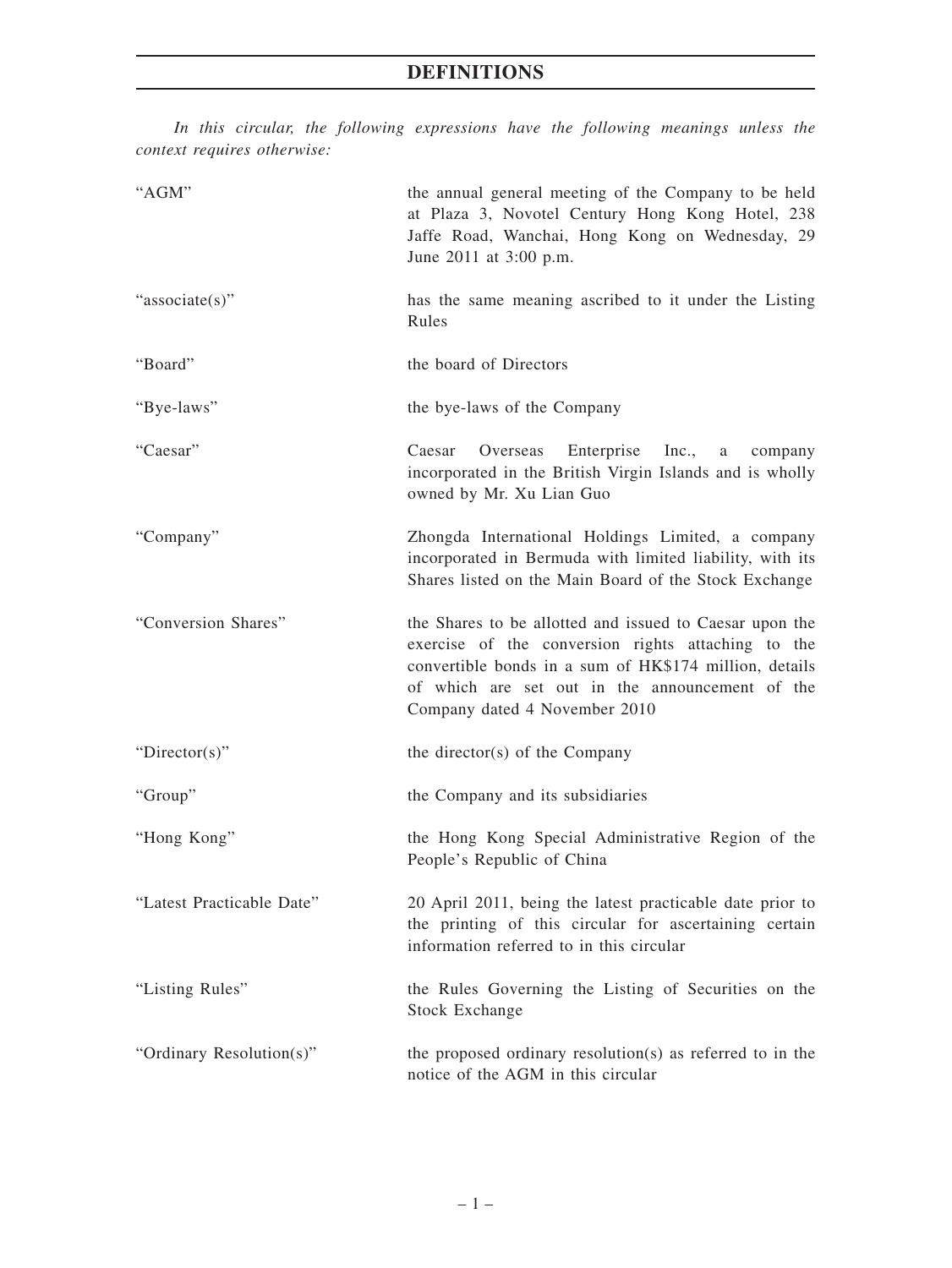# **DEFINITIONS**

| "PRC"                 | the People's Republic of China, and for the purpose of<br>this circular, excludes Hong Kong, Macau Special<br>Administrative Region and the Taiwan region                                                                                                                                                                                                                    |
|-----------------------|------------------------------------------------------------------------------------------------------------------------------------------------------------------------------------------------------------------------------------------------------------------------------------------------------------------------------------------------------------------------------|
| "Repurchase Code"     | Hong Kong Code on Share Repurchases                                                                                                                                                                                                                                                                                                                                          |
| "Repurchase Mandate"  | a general mandate proposed to be granted to the<br>Directors to exercise the power of the Company to<br>repurchase Shares during the period as set out in the<br>Ordinary Resolution no. $4(B)$ up to a maximum of $10\%$<br>of the issued share capital of the Company as at the<br>date of passing of the resolution approving the<br>Repurchase Mandate                   |
| "SFO"                 | the Securities and Futures Ordinance (Chapter 571 of<br>the Laws of Hong Kong)                                                                                                                                                                                                                                                                                               |
| "Share $(s)$ "        | share(s) of $HK$0.10$ each in the share capital of the<br>Company                                                                                                                                                                                                                                                                                                            |
| "Share Issue Mandate" | a general mandate proposed to be granted to the<br>Directors to exercise the power of the Company to<br>allot, issue and deal with the Shares during the period<br>as set out in the Ordinary Resolution no. $4(A)$ up to a<br>maximum of 20% of the issued share capital of the<br>Company as at the date of passing of the resolution<br>approving the Share Issue Mandate |
| "Shareholder(s)"      | the holder(s) of the Share(s)                                                                                                                                                                                                                                                                                                                                                |
| "Stock Exchange"      | The Stock Exchange of Hong Kong Limited                                                                                                                                                                                                                                                                                                                                      |
| "subsidiary"          | a subsidiary within the meaning of the Companies<br>Ordinance (Chapter 32 of the Laws of Hong Kong)                                                                                                                                                                                                                                                                          |
| "Takeovers Code"      | Hong Kong Code on Takeovers and Mergers                                                                                                                                                                                                                                                                                                                                      |
| "Zhong Da BVI"        | Zhong Da (BVI) Limited, a company incorporated in<br>the British Virgin Islands and is beneficially owned as<br>to 57.22% by Mr. Xu Lian Guo and as to 42.78% by<br>Mr. Xu Lian Kuan respectively                                                                                                                                                                            |
| " $HKS$ "             | Hong Kong dollars, the lawful currency of Hong Kong                                                                                                                                                                                                                                                                                                                          |
| "RMB"                 | Renminbi, the lawful currency of the PRC                                                                                                                                                                                                                                                                                                                                     |
| $``\%"$               | per cent.                                                                                                                                                                                                                                                                                                                                                                    |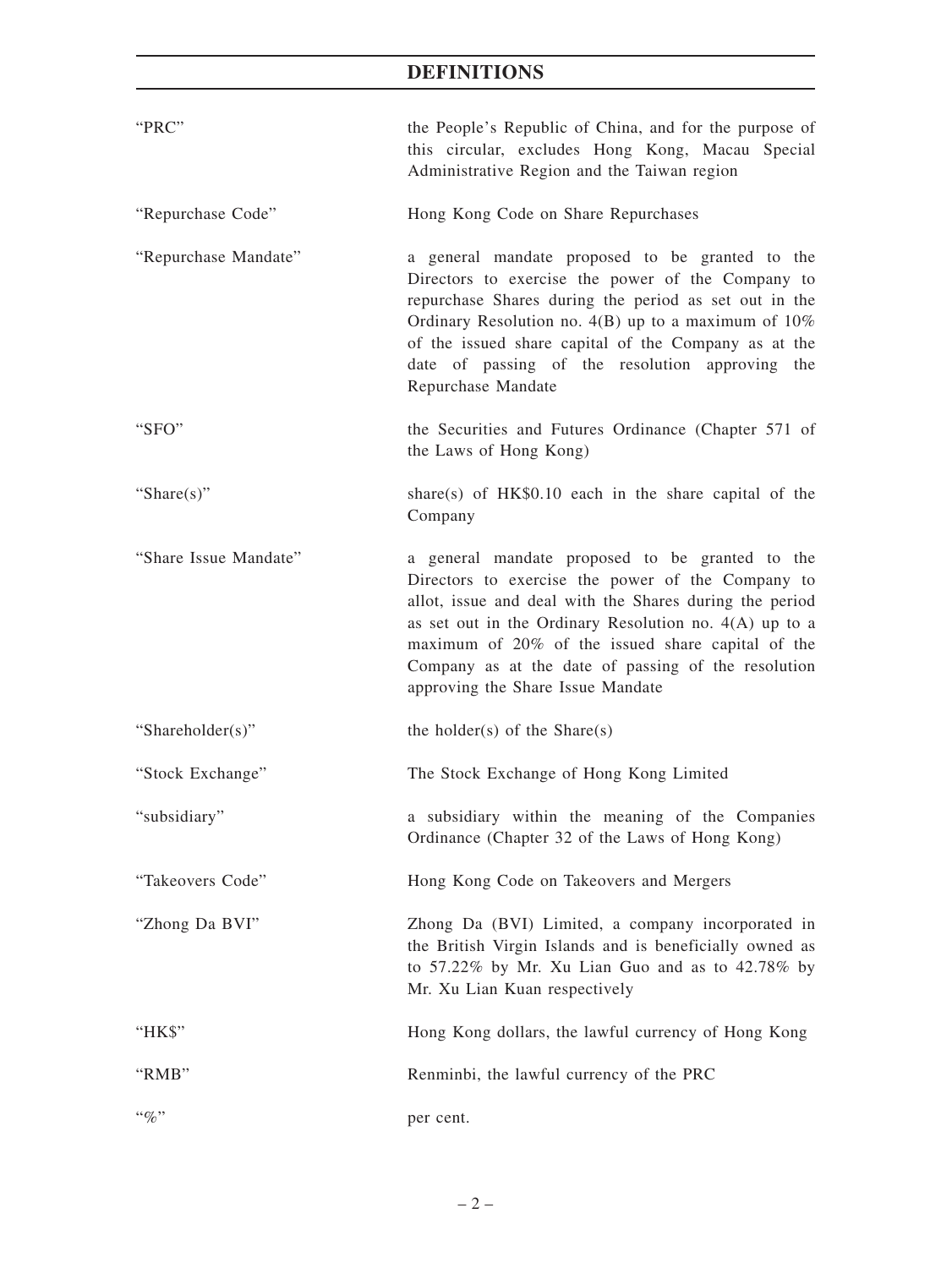## **LETTER FROM THE BOARD**



# **ZHONGDA INTERNATIONAL HOLDINGS LIMITED**

**(中大國際控股有限公司\* )**

*(Incorporated in Bermuda with limited liability)* **(Stock Code: 00909)**

*Executive Directors:* Mr. Xu Lian Guo *(Chairman)* Mr. Xu Lian Kuan *(Vice-chairman and Chief Executive Officer)* Mr. Zhang Yuqing *(Vice-chairman)* Mr. Kwok Ming Fai

*Non-executive Director:* Mr. Leung Kwok Chun

*Independent non-executive Directors:* Mr. Gu Yao Tian Mr. Sun Ka Ziang Henry Mr. Li Xinzhong

*Registered office:* Clarendon House 2 Church Street Hamilton HM 11 Bermuda

*Principal place of business in Hong Kong:* 1609, Office Tower Convention Plaza 1 Harbour Road Wanchai Hong Kong

29 April 2011

*To the Shareholders*

Dear Sir or Madam,

## **PROPOSALS INVOLVING GENERAL MANDATES TO ISSUE SHARES AND TO REPURCHASE SHARES, RE-ELECTION OF RETIRING DIRECTORS AND NOTICE OF ANNUAL GENERAL MEETING**

#### **I. INTRODUCTION**

The purpose of this circular is to provide you with information regarding the resolutions to be proposed at the AGM relating to (a) the Share Issue Mandate, (b) the Repurchase Mandate and (c) the re-election of the retiring Directors.

*\* For identification purposes only*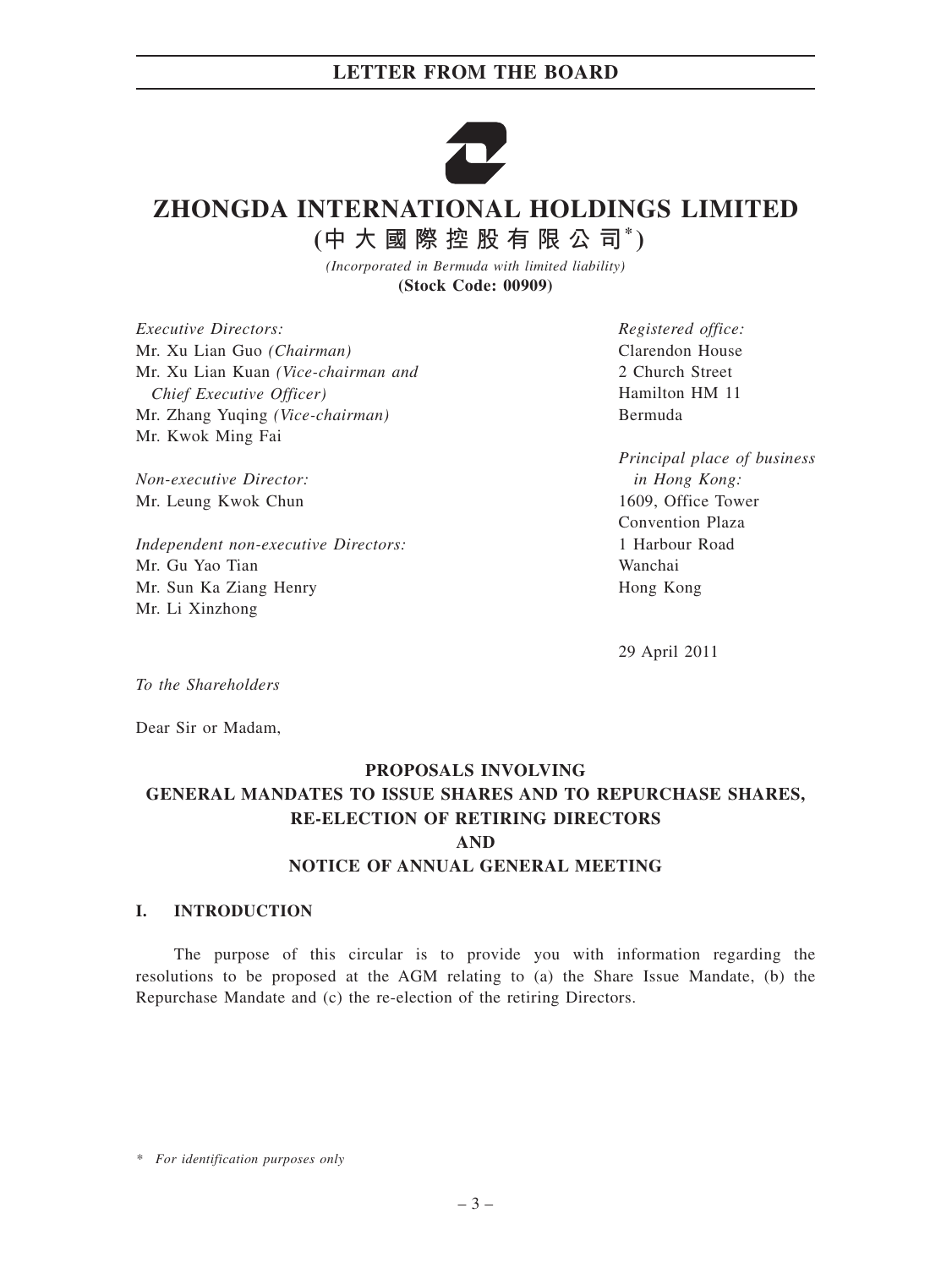## **LETTER FROM THE BOARD**

#### **II. GENERAL MANDATE TO ISSUE SHARES**

At the annual general meeting of the Company held on 9 July 2010, a general mandate was given to the Directors to exercise the powers of the Company to issue and allot Shares. Such mandate will lapse at the conclusion of the AGM. It is therefore proposed to seek your approval of the Share Issue Mandate at the AGM to give a fresh general mandate to the Directors to exercise the powers of the Company to issue and allot Shares up to a maximum of 20% of the issued share capital of the Company as at the date of passing of the resolution approving the Share Issue Mandate.

As at the Latest Practicable Date, the issued share capital of the Company comprised 1,087,258,266 Shares. Subject to the passing of the resolution approving the Share Issue Mandate and on the basis that no further Shares are issued or repurchased by the Company prior to the AGM, the Company would be allowed under the Share Issue Mandate to allot, issue and deal with new Shares up to a limit of 217,451,653 Shares.

It will be proposed at the AGM two ordinary resolutions respectively (i) granting to the Directors the Share Issue Mandate, and (ii) authorising an extension of the limit of the Share Issue Mandate so granted by adding to it the number of Shares repurchased by the Company under the Repurchase Mandate, if granted.

Details of the Share Issue Mandate and the extension of the Share Issue Mandate are set out in Ordinary Resolutions nos. 4(A) and 4(C) respectively in the notice of the AGM.

#### **III. GENERAL MANDATE TO REPURCHASE SHARES**

At the annual general meeting of the Company held on 9 July 2010, a general mandate was given to the Directors to exercise the powers of the Company to repurchase Shares. Such mandate will lapse at the conclusion of the AGM. It is therefore proposed to seek your approval of the Repurchase Mandate at the AGM to give a fresh general mandate to the Directors to exercise the powers of the Company to repurchase Shares up to a maximum of 10% of the issued share capital of the Company as at the date of passing of the resolution approving the Repurchase Mandate.

Subject to the passing of the resolution approving the Repurchase Mandate and on the basis that no further Shares are issued or repurchased by the Company prior to the AGM, the Company would be allowed under the Repurchase Mandate to repurchase up to a limit of 108,725,826 Shares.

It will be proposed at the AGM an ordinary resolution granting to the Directors the Repurchase Mandate, details of which are set out in Ordinary Resolution no. 4(B) in the notice of the AGM.

An explanatory statement as required under the Listing Rules to be sent to Shareholders in connection with the Repurchase Mandate is set out in Appendix I to this circular. The explanatory statement contains all the information reasonably necessary to enable Shareholders to make an informed decision on whether to vote for or against the relevant resolutions.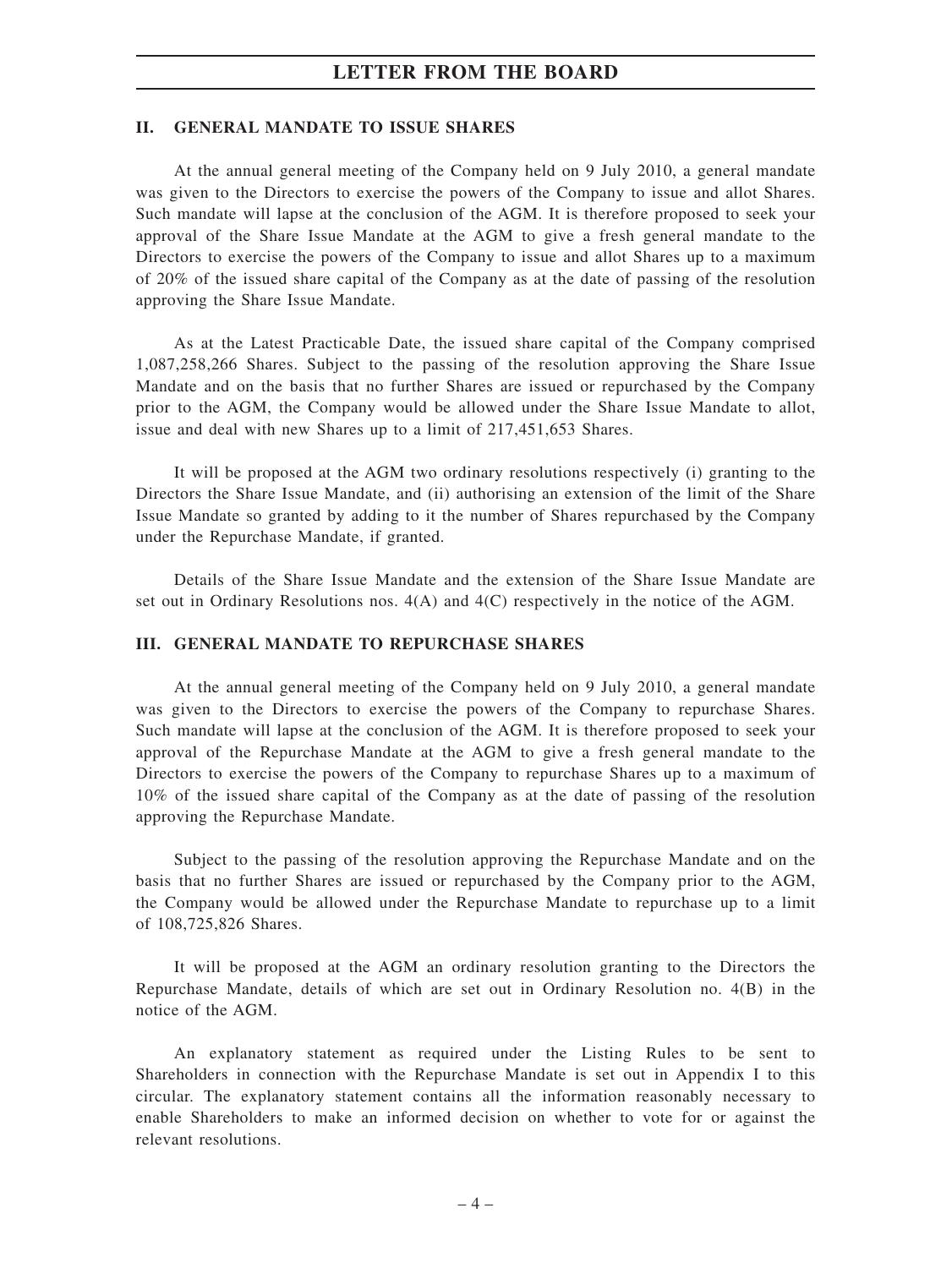## **LETTER FROM THE BOARD**

#### **IV. RE-ELECTION OF THE RETIRING DIRECTORS**

As at the Latest Practicable Date, the Board comprises Messrs. XU Lian Guo, XU Lian Kuan, ZHANG Yuqing and KWOK Ming Fai as executive Directors; Mr. LEUNG Kwok Chun as non-executive Director; and Messrs. GU Yao Tian, SUN Ka Ziang Henry and LI Xinzhong as independent non-executive Directors.

Pursuant to Bye-law 86(2) of the Bye-laws, Mr. LEUNG Kwok Chun will be retiring from the office at the AGM and being eligible for re-election. In accordance with Bye-law 87 of the Bye-laws, Mr. XU Lian Guo, Mr. ZHANG Yuqing and Mr. KWOK Ming Fai will be retiring from the office at the AGM and being eligible for re-election. A brief biographical details of the retiring Directors proposed to be re-elected at the AGM is set out in Appendix II to this circular.

#### **V. ANNUAL GENERAL MEETING**

A notice convening the AGM for the purpose of considering (a) the Share Issue Mandate, (b) the Repurchase Mandate and (c) the re-election of the retiring Directors is set out on pages 14 to 17 of this circular.

A form of proxy for use at the AGM is also enclosed with this circular. Whether or not you are able to attend the meeting, you are requested to complete the accompanying form of proxy in accordance with the instructions printed thereon and return the same to the principal place of business of the Company in Hong Kong at 1609, Office Tower, Convention Plaza, 1 Harbour Road, Wanchai, Hong Kong as soon as possible, and in any event not less than 48 hours before the time appointed for holding of the AGM or any adjournment thereof. Completion and return of the form of proxy shall not preclude the Shareholders from attending and voting in person at the AGM or any adjournment thereof if they so wish.

Voting at the AGM will be taken by way of poll in accordance with the Listing Rules and the poll results will be published after the AGM.

#### **VI. RECOMMENDATION**

The Board is of the opinion that the ordinary resolutions in respect of (a) the Share Issue Mandate, (b) the Repurchase Mandate and (c) the re-election of the retiring Directors are each in the best interests of the Company and the Shareholders as a whole. Accordingly, the Board recommends all Shareholders to vote in favour of the resolutions to be proposed at the AGM to give effect to them.

> Yours faithfully For and on behalf of **Zhongda International Holdings Limited Xu Lian Guo** *Chairman*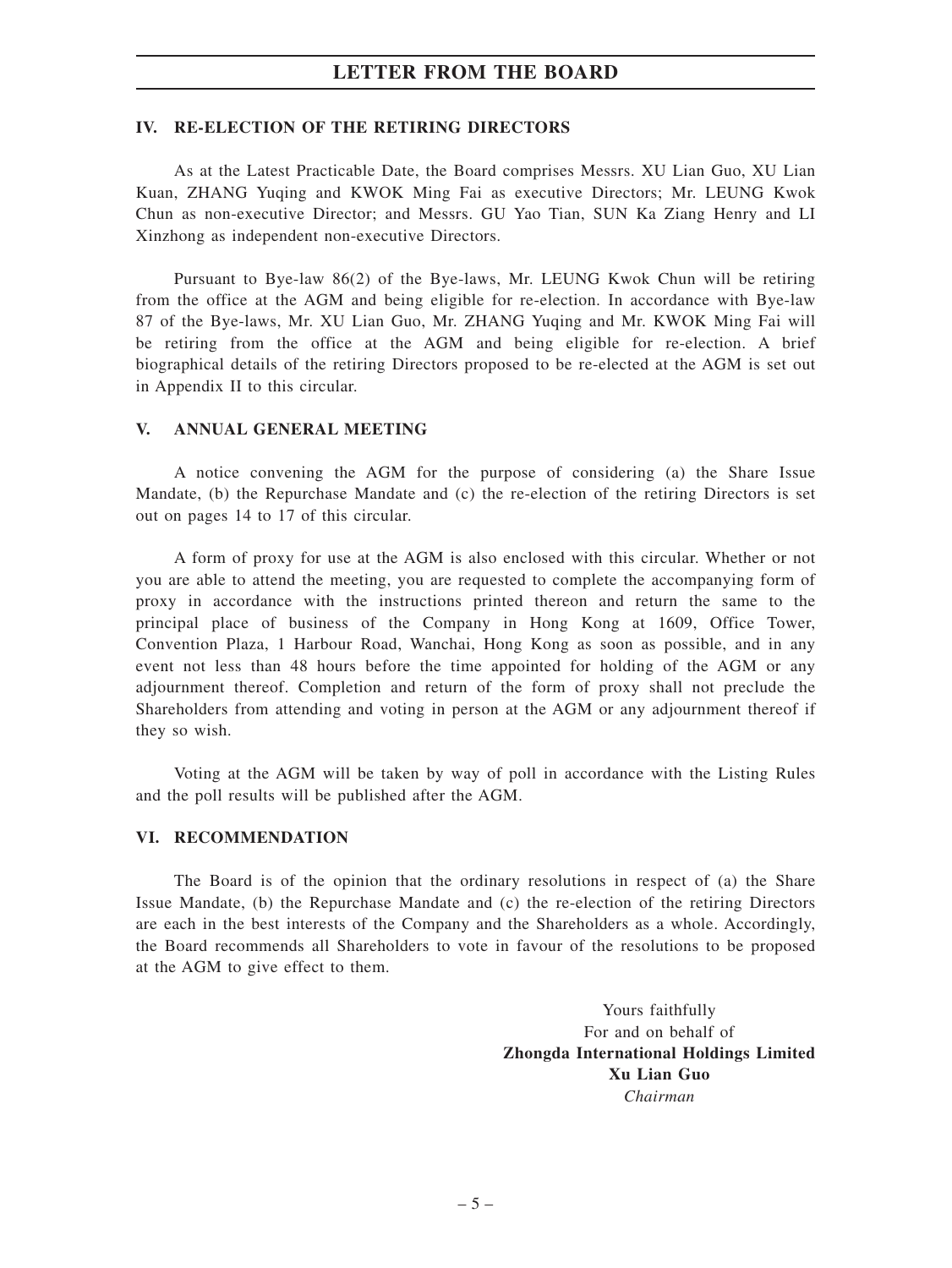This Appendix contains the particulars that are required by the Listing Rules to be included in an explanatory statement to enable the Shareholders to make an informed view on whether to vote for or against the resolution to be proposed at the AGM in relation to the proposed Repurchase Mandate.

#### **SHARE CAPITAL**

As at the Latest Practicable Date, the issued share capital of the Company was HK\$108,725,827 divided into 1,087,258,266 Shares. Subject to the passing of the resolution granting the proposed mandate to repurchase the Shares and on the basis that no further Shares are issued or repurchased before the AGM, the Company will be allowed to repurchase a maximum of 108,725,826 Shares, representing 10% of the issued share capital of the Company as at the date of passing the resolution approving the Repurchase Mandate, during the period ending on the earlier of the conclusion of the next annual general meeting of the Company or the date by which the next annual general meeting of the Company is required to be held by law or the date upon which such authority is revoked or varied by a resolution of the Shareholders in general meeting.

#### **REASONS FOR REPURCHASE**

The Directors believe that the Repurchase Mandate is in the best interests of the Company and the Shareholders. Such repurchase may, depending on market conditions and funding arrangements at the time, lead to an enhancement of the net assets and/or earnings per Share of the Company and will only be made when the Directors believe that such a repurchase will benefit the Company and the Shareholders.

The Directors have no present intention to repurchase any Shares and they would only exercise the power to repurchase in circumstances where they consider that the repurchase would be in the best interests of the Company and in circumstances where they consider that the Shares can be repurchased on the terms favourable to the Company.

#### **FUNDING OF REPURCHASES**

Repurchase to be made pursuant to the proposed Repurchase Mandate would be financed out of funds legally available for the purpose in accordance with the Bye-laws and the applicable laws of Bermuda. The laws of Bermuda provide that any repurchase by the Company may be made out of the capital paid up on the purchased Shares or out of the funds of the Company which would otherwise be available for dividend or distribution or out of the proceeds of a fresh issue of Shares made for the purpose. Any premium payable on a purchase over the par value of the Shares to be purchased must be provided out of funds of the Company which would otherwise be available for dividend or distribution or out of the Company's share premium accounts.

On the basis of the consolidated financial position of the Company as at 31 December 2010, being the date to which the latest published audited accounts of the Company were made up, the Directors consider that if the general mandate to repurchase Shares were to be exercised in full at the current prevailing market value, it may not have a material adverse impact on the working capital position and gearing level of the Company. The Directors do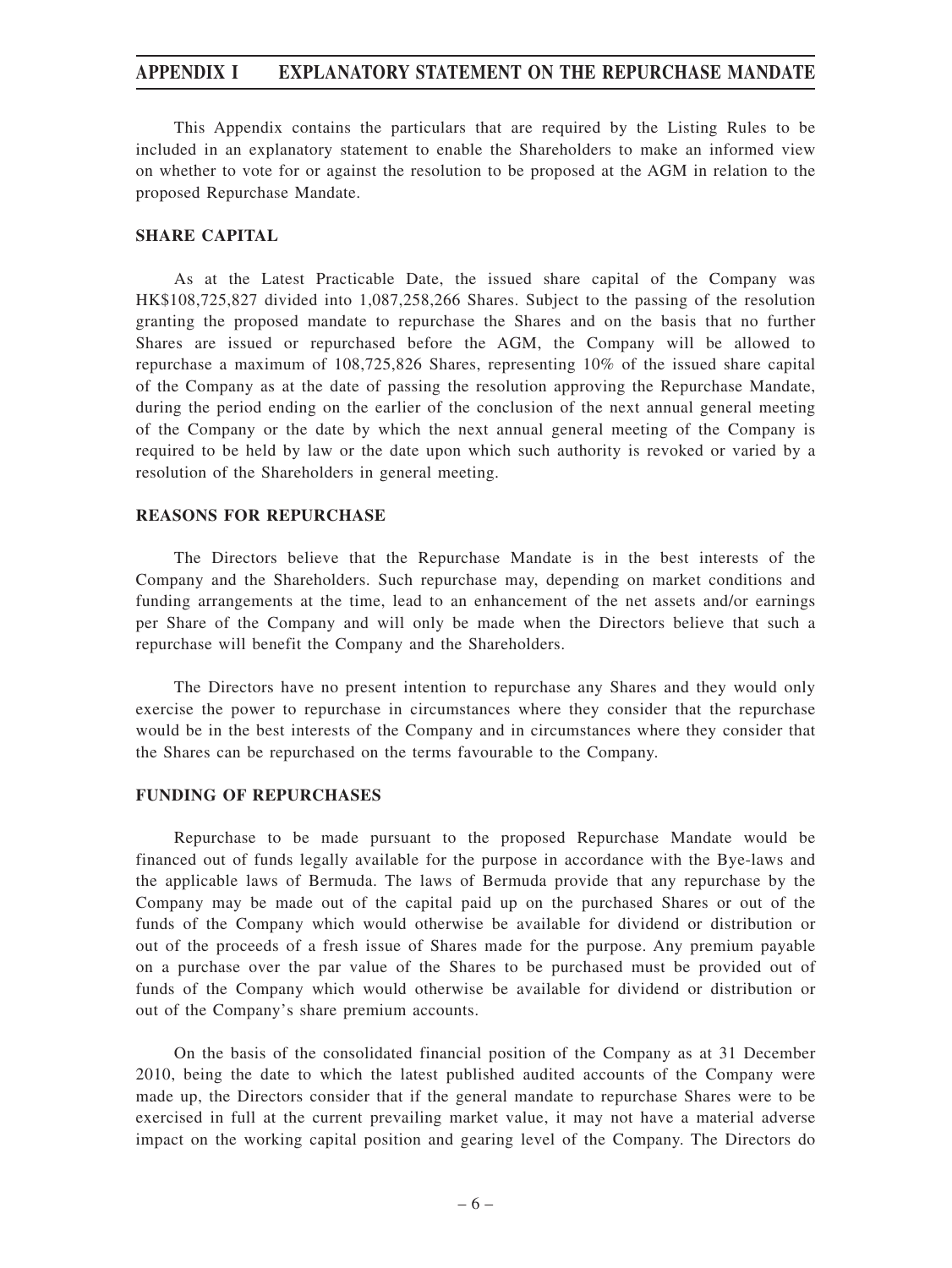not propose to exercise the mandate to repurchase Shares to such an extent as would, in the circumstances, have a material adverse effect on the working capital position of the Company as compared with the position disclosed in the latest published audited financial statements or the gearing level which, in the opinion of the Directors, are from time to time appropriate for the Company.

### **EFFECT OF THE TAKEOVERS CODE AND REPURCHASE CODE**

Upon the exercise of the power to repurchase the Shares pursuant to the Repurchase Mandate, a Shareholder's proportionate interest in the voting rights of the Company increases, such increase will be treated as an acquisition of voting rights for the purposes of Rule 32 of the Takeovers Code and Rule 6 of the Repurchase Code. Accordingly, a Shareholder or group of Shareholders acting in concert could obtain or consolidate control of the Company and become obliged to make a mandatory general offer in accordance with Rules 26 and 32 of the Takeovers Code.

As at the Latest Practicable Date, the register of interests maintained by the Company pursuant to Section 336 of the SFO showed that the Company has been notified of the following interests, being 5% or more of the Company's issued share capital:

| Name of<br><b>Shareholders</b> | <b>Notes</b> | Number of<br><b>Shares held</b> | Number of<br>underlying<br><b>Shares held</b> | Approximate<br>percentage<br>of existing<br>shareholding | Approximate<br>percentage of<br>shareholding<br>if the<br>Repurchase<br><b>Mandate</b> is<br>exercised in<br>full |
|--------------------------------|--------------|---------------------------------|-----------------------------------------------|----------------------------------------------------------|-------------------------------------------------------------------------------------------------------------------|
| Zhong Da BVI                   |              | 294,004,000                     |                                               | 27.0%                                                    | 30.0%                                                                                                             |
| Caesar                         | 2            |                                 | 174,000,000                                   | 16.0%                                                    | N/A                                                                                                               |

*Notes:*

- 1. The 294,004,000 Shares are held by Zhong Da BVI which is beneficially owned as to 57.22% by Mr. Xu Lian Guo and as to 42.78% by Mr. Xu Lian Kuan respectively.
- 2. The 174,000,000 Conversion Shares will be allotted and issued to Caesar at the conversion price of HK\$1.00 each upon the exercise of the conversion rights attaching to the convertible bonds in a sum of HK\$174 million. Caesar is wholly owned by Mr. Xu Lian Guo.
- 3. As at the Latest Practicable Date, the transactions of the Company involving, among others, Caesar are not yet completed.

As at the Latest Practicable Date, Zhong Da BVI was the only substantial shareholder (within the meaning of the Listing Rules) of the Company. In the event that the Directors should exercise in full the power to repurchase Shares under the Repurchase Mandate, the shareholding of Zhong Da BVI in the Company would be increased to approximately 30.0% of the issued share capital of the Company. Such increase would give rise to Zhong Da BVI an obligation to make a mandatory offer under Rule 26 of the Takeovers Code. However, the Company has no present intention to repurchase Shares to such extent as to result in any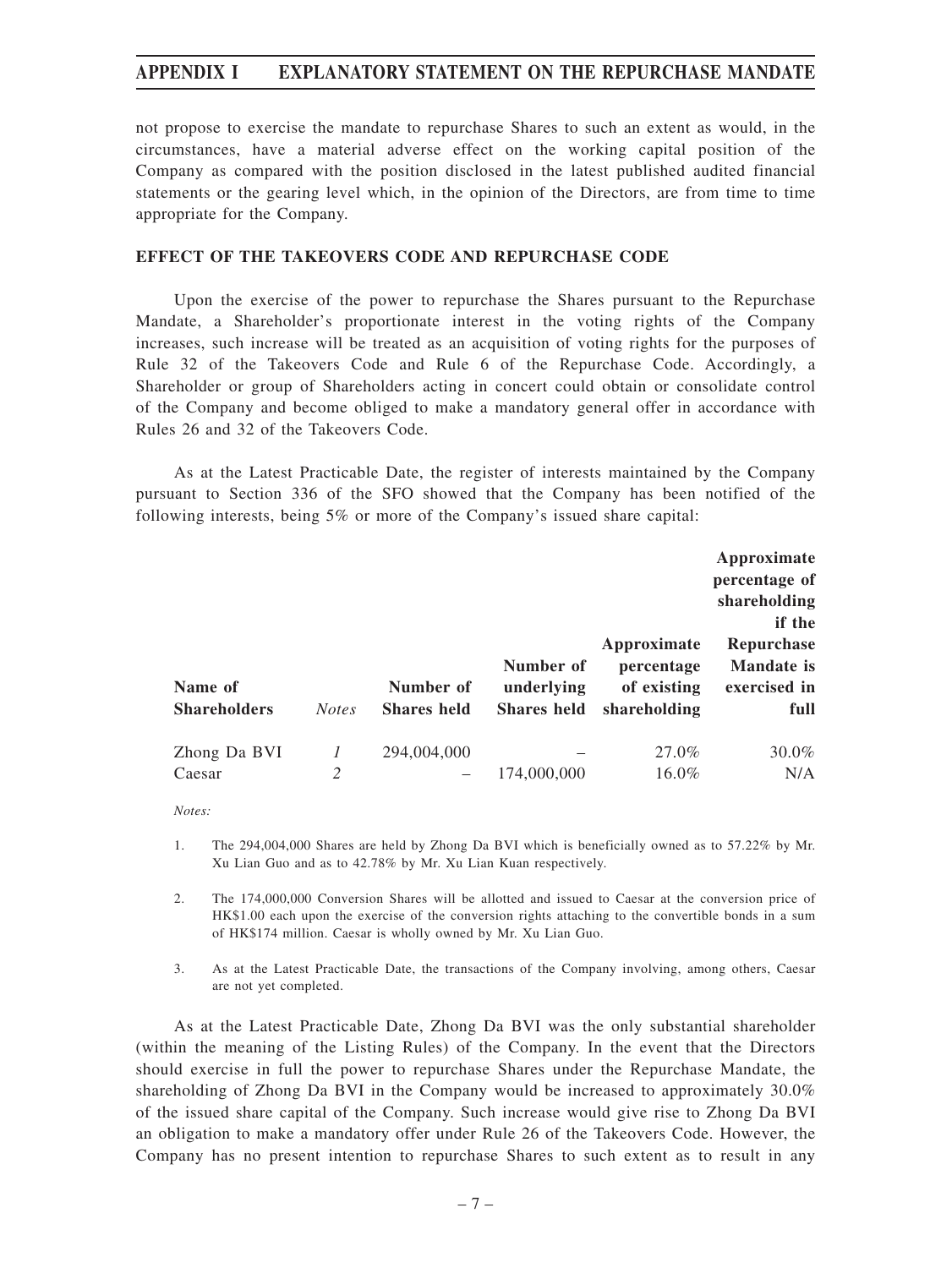mandatory offer to be made by Zhong Da BVI under Rule 26 of the Takeovers Code. The exercise of the Repurchase Mandate in full will not give rise to the number of Shares held by public to be reduced to less than 25% of the issued share capital of the Company.

#### **PRICE OF THE SHARES**

The following table shows the highest and lowest prices at which the Shares have been traded on the Stock Exchange in each of the previous twelve months before the Latest Practicable Date:

|                                           | <b>Highest</b> | Lowest |
|-------------------------------------------|----------------|--------|
|                                           | HK\$           | HK\$   |
| 2010                                      |                |        |
| April                                     | 0.980          | 0.760  |
| May                                       | 0.840          | 0.720  |
| June                                      | 0.770          | 0.550  |
| July                                      | 0.690          | 0.465  |
| August                                    | 0.720          | 0.610  |
| September                                 | 0.800          | 0.640  |
| October                                   | 0.810          | 0.710  |
| November                                  | 0.830          | 0.690  |
| December                                  | 0.750          | 0.590  |
| 2011                                      |                |        |
| January                                   | 0.710          | 0.630  |
| February                                  | 0.700          | 0.630  |
| March                                     | 0.650          | 0.550  |
| April (up to the Latest Practicable Date) | 0.650          | 0.540  |

#### **UNDERTAKING**

The Directors have undertaken to the Stock Exchange that, so far as the same may be applicable, they will exercise the Repurchase Mandate to repurchase Shares in accordance with the Listing Rules and applicable laws of Hong Kong and Bermuda.

To the best of their knowledge and having made all reasonable enquiries, none of the Directors nor any of their associates (as defined in the Listing Rules) have any present intention to sell any Shares to the Company or its subsidiaries if the Repurchase Mandate is exercised by the Company.

No connected persons of the Company (as defined in the Listing Rules) have notified the Company that they have a present intention to sell any Shares to the Company, or have undertaken not to do so in the event that the Company is authorised to make repurchases of the Shares.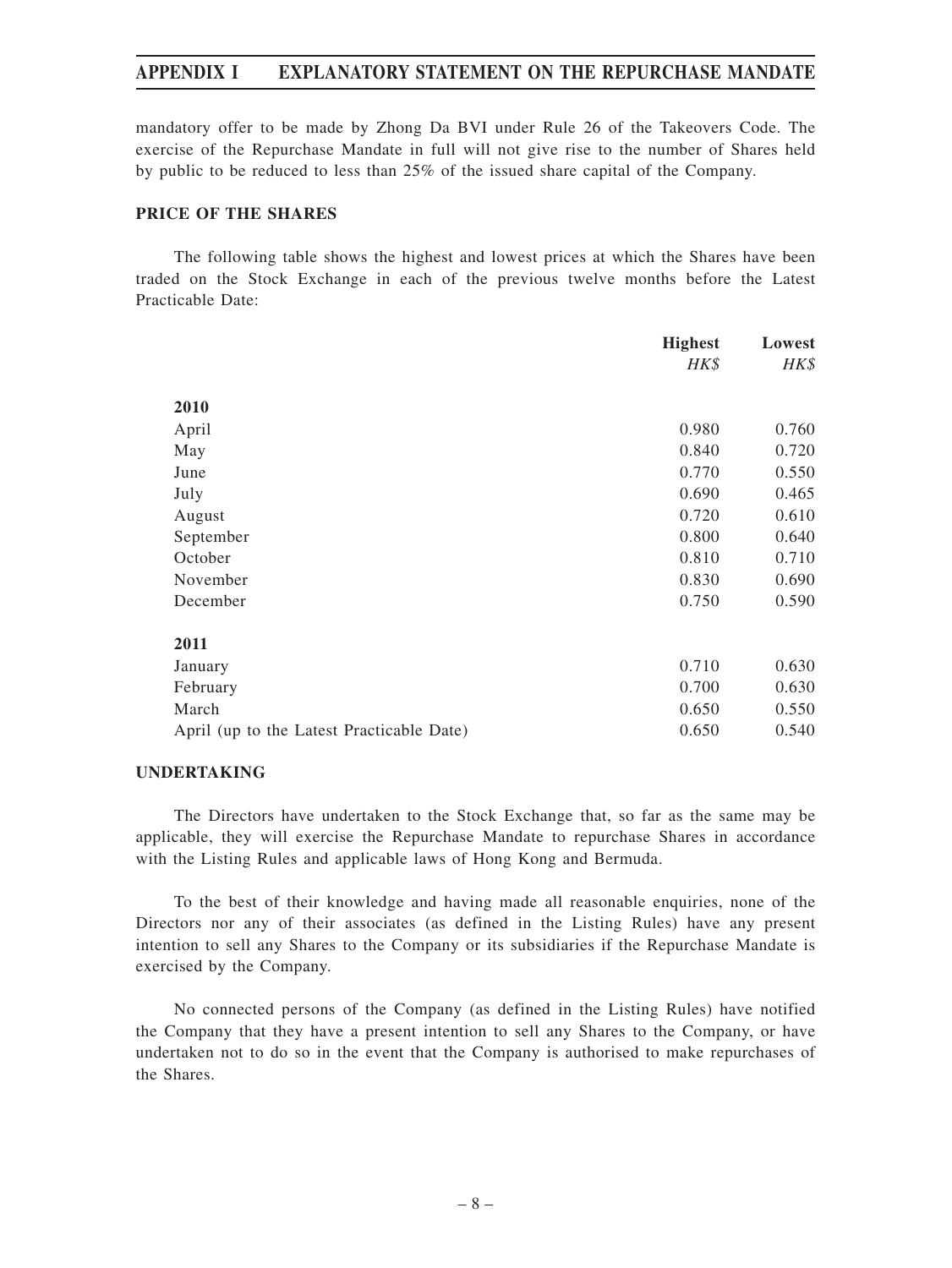## **SHARE REPURCHASE MADE BY THE COMPANY**

No Shares have been repurchased by the Company or any of its subsidiaries during the six months immediately preceding the Latest Practicable Date.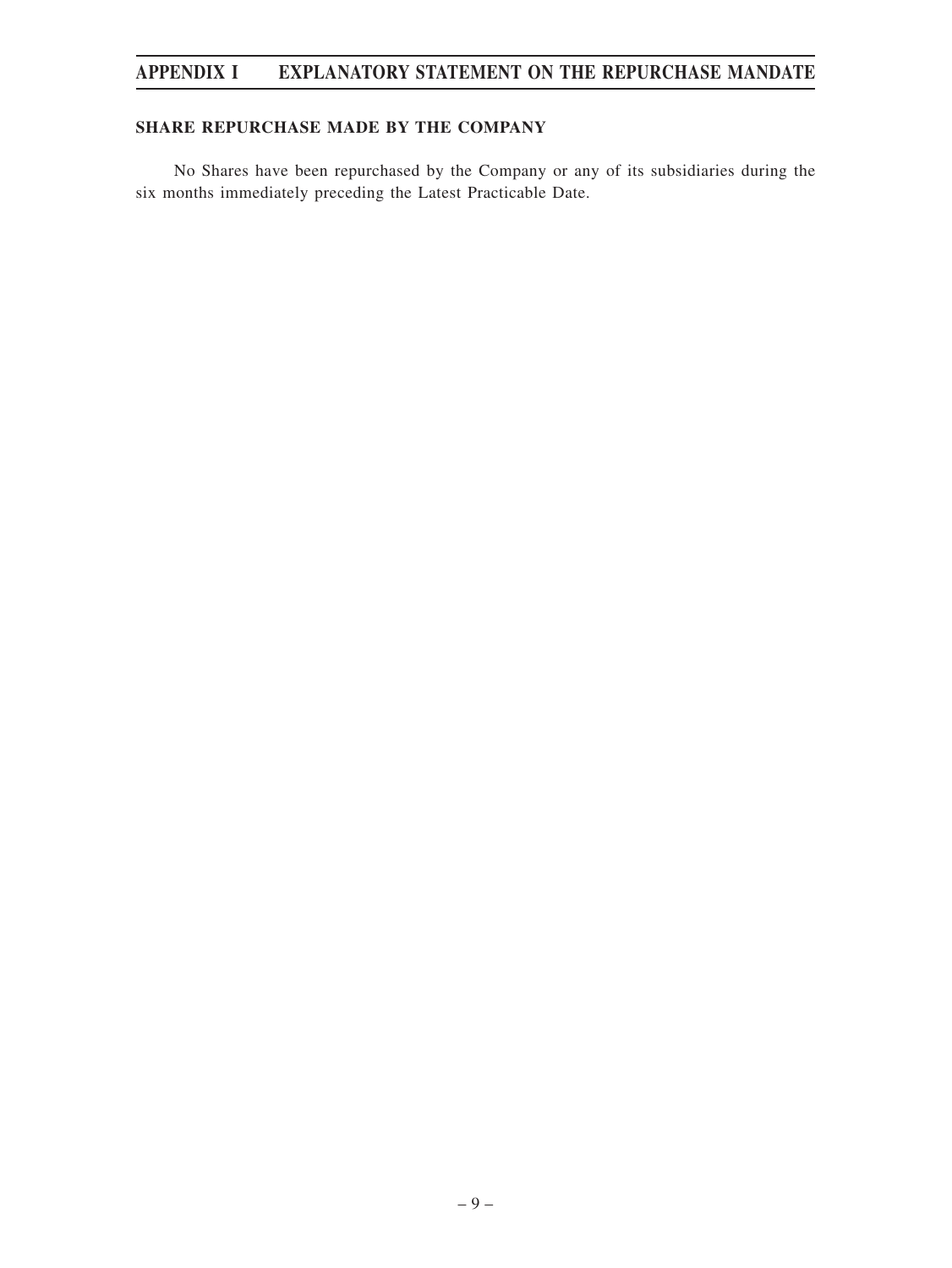## **APPENDIX II DIRECTORS PROPOSED TO BE RE-ELECTED**

The biographical details of the retiring Directors proposed to be re-elected at the AGM are set out as follows:

1. **Mr. XU Lian Guo(徐連國)**, aged 49, is the chairman and founder of the Group, and an executive Director. Mr. Xu oversees the management and implementation of the decisions and strategies of the board of directors, and formulates the Group's strategic objectives and the relevant measures and policies. Mr. Xu has over 20 years of experience in the automobile maintenance and repairs industry. He established Zhongda Machinery in 1993. He was appointed the consultant of the professional service centre of the Ministry of Personnel (國家人事部專家服務中心) and the academic society respectively.

As at the Latest Practicable Date, Mr. Xu Lian Guo was interested in the following Shares and underlying Shares of the Company within the meaning of Part XV of the SFO:

- (i) 294,004,000 Shares held by Zhong Da BVI, representing approximately 27.0% of the issued share capital of the Company. Zhong Da BVI is owned as to 57.22% by Mr. Xu Lian Guo and as to 42.78% by Mr. Xu Lian Kuan respectively.
- (ii) 174,000,000 Conversion Shares to be issued to Caesar at the conversion price of HK\$1.00 each upon the exercise of the conversion rights attaching to the convertible bonds in a sum of HK\$174 million. Caesar is wholly owned by Mr. Xu Lian Guo. As at the Latest Practicable Date, the transactions of the Company involving, among others, Caesar are not yet completed.

Save as disclosed above, Mr. Xu does not have any other interests in the Shares and underlying Shares of the Company within the meaning of Part XV of the SFO.

Save for Mr. Xu Lian Guo is the older brother of Mr. Xu Lian Kuan, Mr. Xu Lian Guo does not have any relationships with other Directors, senior management, substantial or controlling shareholders of the Company.

Mr. Xu has entered into a service contract with the Company with a term of 3 years. He is also subject to retirement by rotation and re-election by the Shareholders pursuant to the Bye-Laws. He is entitled to a director's fee of approximately RMB1,193,000 per annum which is determined by reference to his duties and responsibilities in the Company. He did not hold any directorships in other listed companies in Hong Kong or overseas in the last three years. There is no information which is discloseable nor is Mr. Xu involved in any of the matters required to be disclosed pursuant to Rules  $13.51(2)(h)$  to (v) of the Listing Rules.

Save as disclosed herein, there is no other matter that needs to be brought to the attention of the Shareholders.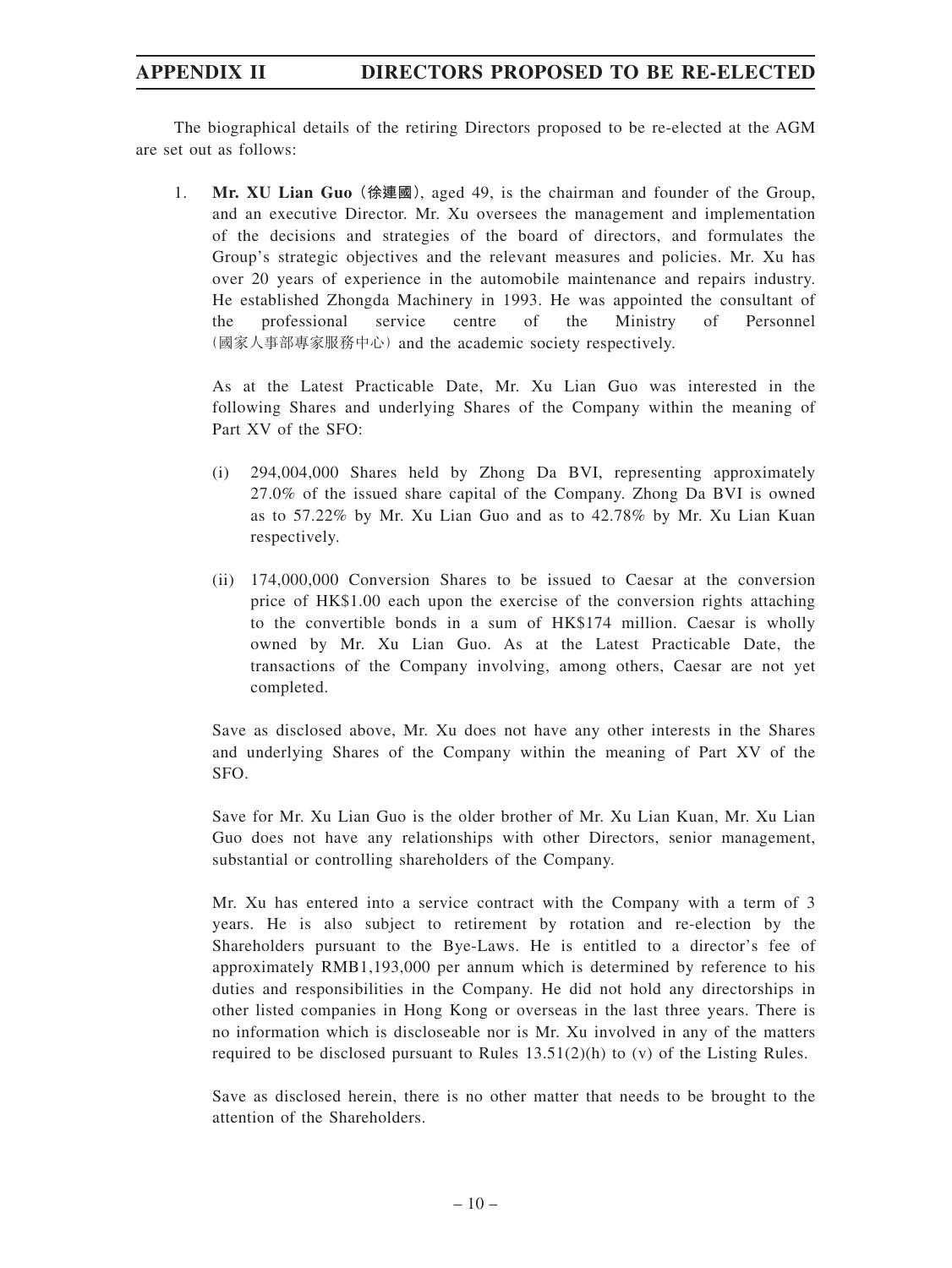## **APPENDIX II DIRECTORS PROPOSED TO BE RE-ELECTED**

2. **Mr. ZHANG Yuqing(張玉清)**, aged 58, is the vice-chairman of the Group and an executive Director. Mr. Zhang oversees the overall management, strategic planning, development planning, corporate external cooperation and financial management of the Group. Mr. Zhang has over 30 years of experience in corporate management in the PRC. Prior to joining the Group in 1994, he was the chairman and general managers of various PRC enterprises in the cement and electronics industries such as Yan Wu Group(燕舞集團). Mr. Zhang is a member of the executive committee of the All China Federation of Industry and Commerce, the postdoctoral lecturer at Tsinghua University, the researcher of the 中國管理科學院國情與管理研究所 and the lecturer of doctorate and MBA program at the Nanjing University.

As at the Latest Practicable Date, Mr. Zhang was interested in the following Shares and underlying Shares of the Company within the meaning of Part XV of the SFO:

- (i) 30,272,000 Shares, representing approximately 2.8% of the issued share capital of the Company.
- (ii) Share options to subscribe for 917,011 Shares and 9,606,226 Shares at the exercise prices of HK\$0.792 each and HK\$0.588 each respectively.

Save as disclosed above, Mr. Zhang does not have any other interests in the Shares and underlying Shares of the Company within the meaning of Part XV of the SFO.

Mr. Zhang does not have any relationships with other Directors, senior management, substantial or controlling shareholders of the Company. He has entered into a service contract with the Company with a term of 3 years. He is also subject to retirement by rotation and re-election by the Shareholders pursuant to the Bye-Laws. He is entitled to a director's fee of approximately RMB729,000 per annum which is determined by reference to his duties and responsibilities in the Company. He did not hold any directorships in other listed companies in Hong Kong or overseas in the last three years. There is no information which is discloseable nor is Mr. Zhang involved in any of the matters required to be disclosed pursuant to Rules 13.51(2)(h) to (v) of the Listing Rules.

Save as disclosed herein, there is no other matter that needs to be brought to the attention of the Shareholders.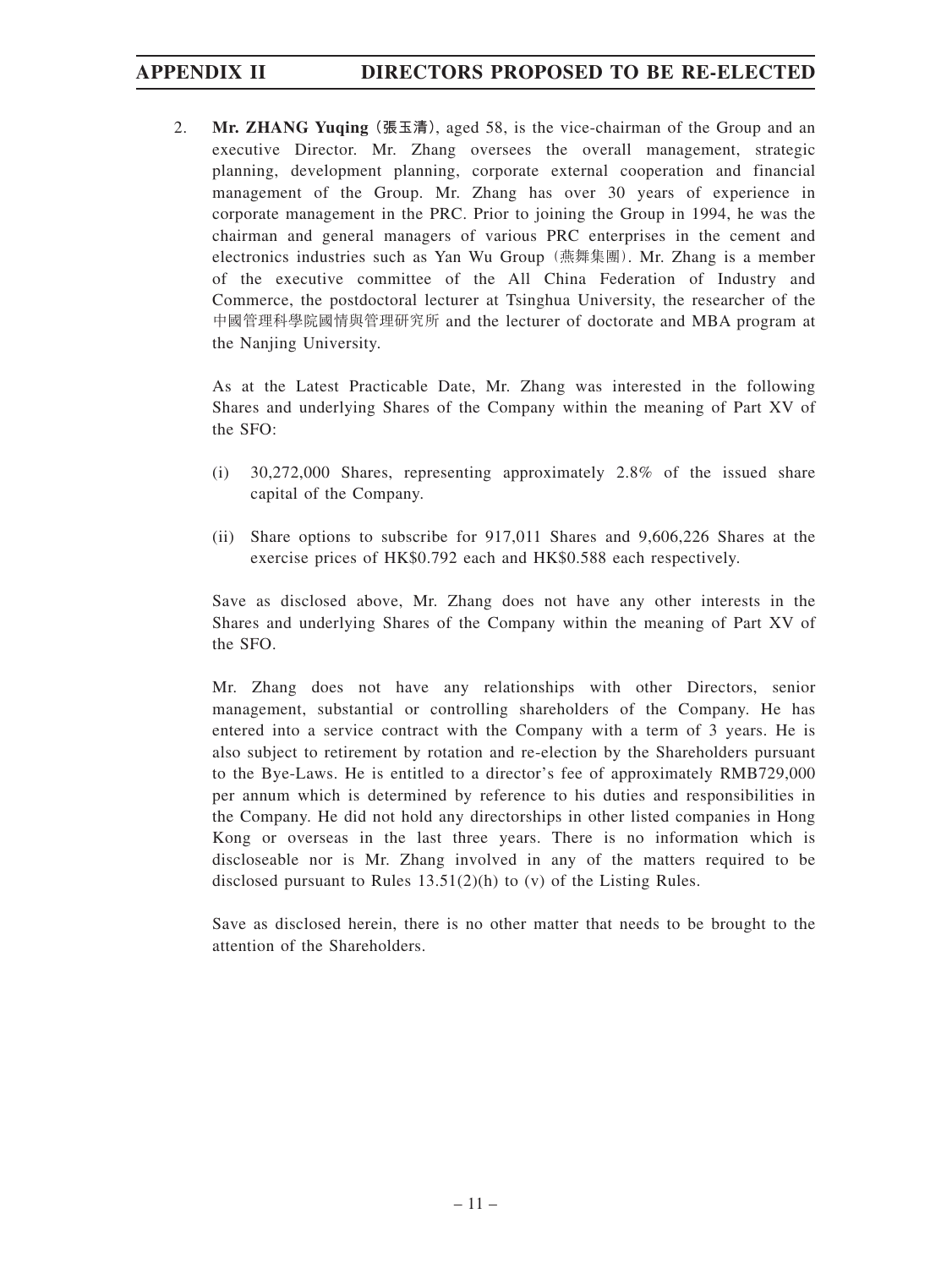## **APPENDIX II DIRECTORS PROPOSED TO BE RE-ELECTED**

3. **Mr. KWOK Ming Fai(郭明輝)**, aged 46, is an executive Director. Mr. Kwok oversees the financial management, corporate finance and investor relationship of the Group. Prior to joining the Group in 2006, he possesses over 15 years of experience in banking, finance and accounting and held executive positions at several international financial institutions, accounting firm and listed companies. Mr. Kwok obtained a Bachelor Degree in Accounting & Economics from the University of Sheffield in the United Kingdom and a Master Degree in Business Administration from the University of Adelaide in Australia. He is a member of CPA Australia and an associate member of the Hong Kong Institute of Certified Public Accountants.

Mr. Kwok is currently the independent non-executive directors of China Yunnan Tin Minerals Group Company Limited, Incutech Investments Limited and China Tycoon Beverage Holdings Limited, companies listed on the main board of the Stock Exchange, respectively. Save as disclosed, he did not hold any directorships in other listed companies in Hong Kong or overseas in the last three years.

As at the Latest Practicable Date, Mr. Kwok was granted the share options to subscribe for 917,011 Shares and 9,606,226 Shares at the exercise prices of HK\$0.792 each and HK\$0.588 each respectively. Save as disclosed, he does not have any other interests in the Shares and underlying Shares of the Company within the meaning of Part XV of the SFO.

Mr. Kwok does not have any relationships with other Directors, senior management, substantial or controlling shareholders of the Company. He has entered into a service contract with the Company with a term of 3 years. He is also subject to retirement by rotation and re-election by the Shareholders pursuant to the Bye-Laws. He is entitled to a director's fee of approximately RMB729,000 per annum which is determined by reference to his duties and responsibilities in the Company. There is no information which is discloseable nor is Mr. Kwok involved in any of the matters required to be disclosed pursuant to Rules  $13.51(2)(h)$  to (v) of the Listing Rules.

Save as disclosed herein, there is no other matter that needs to be brought to the attention of the Shareholders.

4. **Mr. LEUNG Kwok Chun(梁國進)**, aged 57, is a non-executive Director. He is currently the Executive Director of Shenzhen Angel Food Company Limited. He has been working in the company since 1999 and now overseeing the operation of company. He was the Regional General Manager of Remy Martin (Hong Kong) Co., Limited for China and Hong Kong from 1998 to 1999. Prior to that, Mr. Leung spent 20 years with Inchcape JDH Limited. His last position held was its Director and Chief Executive Officer for South China and Hong Kong. Mr. Leung graduated from Hong Kong Polytechnic in 1977 with a Higher Diploma in Business Studies.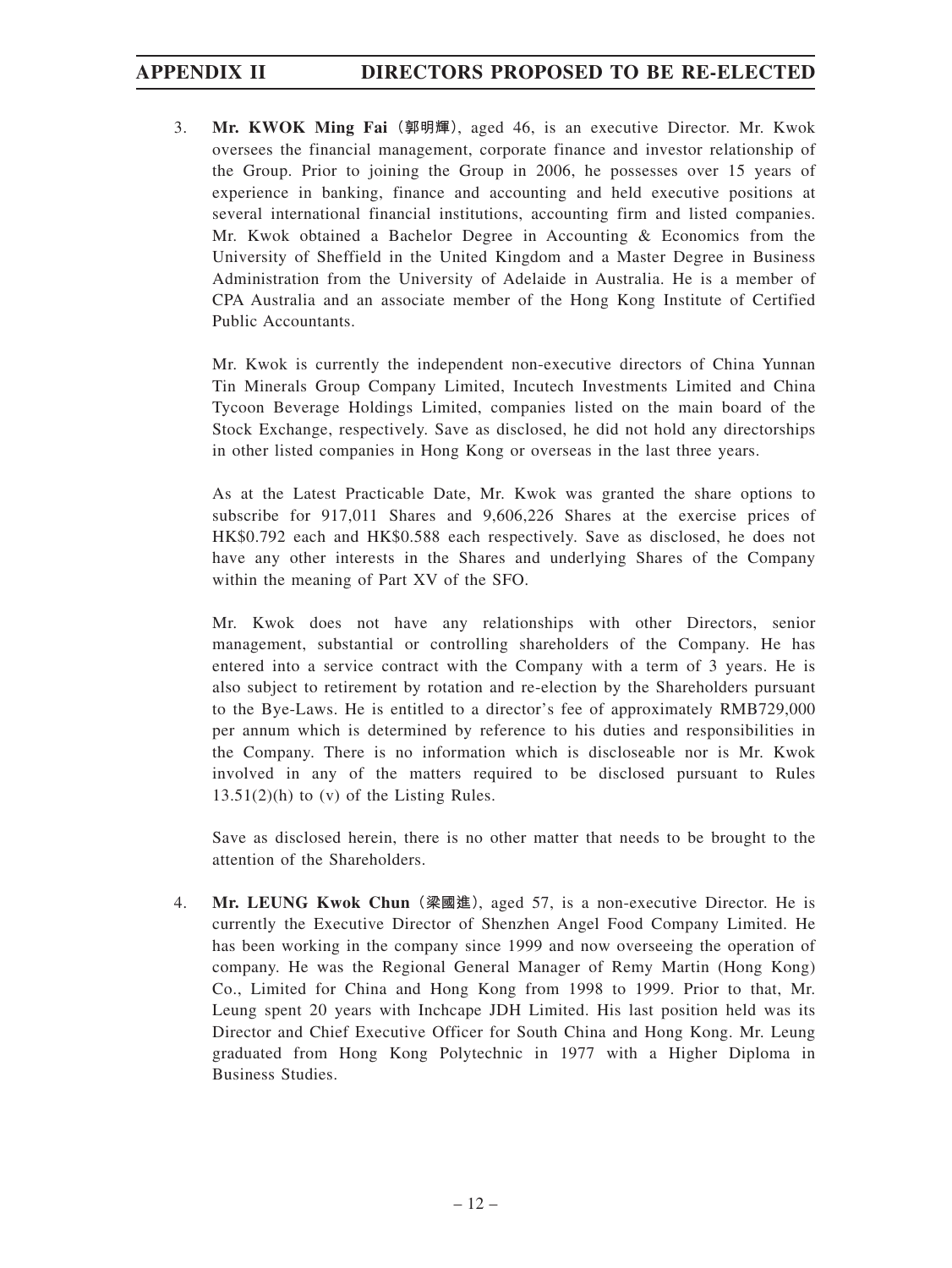Mr. Leung was the Non-executive Director of China Angel Food Limited, a company previously listed on the Singapore Exchange Securities Trading Limited and it was privatized on 8 March 2011. Save as disclosed, he did not hold any directorships in other listed companies in Hong Kong or overseas in the last three years.

As at the Latest Practicable Date, Mr. Leung does not have any interests in the Shares and underlying Shares of the Company within the meaning of Part XV of the SFO. Mr. Leung does not have any relationships with other Directors, senior management, substantial or controlling shareholders of the Company. He has entered into a service contract with the Company with a term of 3 years. He is also subject to retirement by rotation and re-election by the Shareholders pursuant to the Bye-Laws. He is entitled to a director's fee of HK\$100,000 per annum which is determined by reference to his duties and responsibilities in the Company. There is no information which is discloseable nor is Mr. Leung involved in any of the matters required to be disclosed pursuant to Rules  $13.51(2)$ (h) to (v) of the Listing Rules.

Save as disclosed herein, there is no other matter that needs to be brought to the attention of the Shareholders.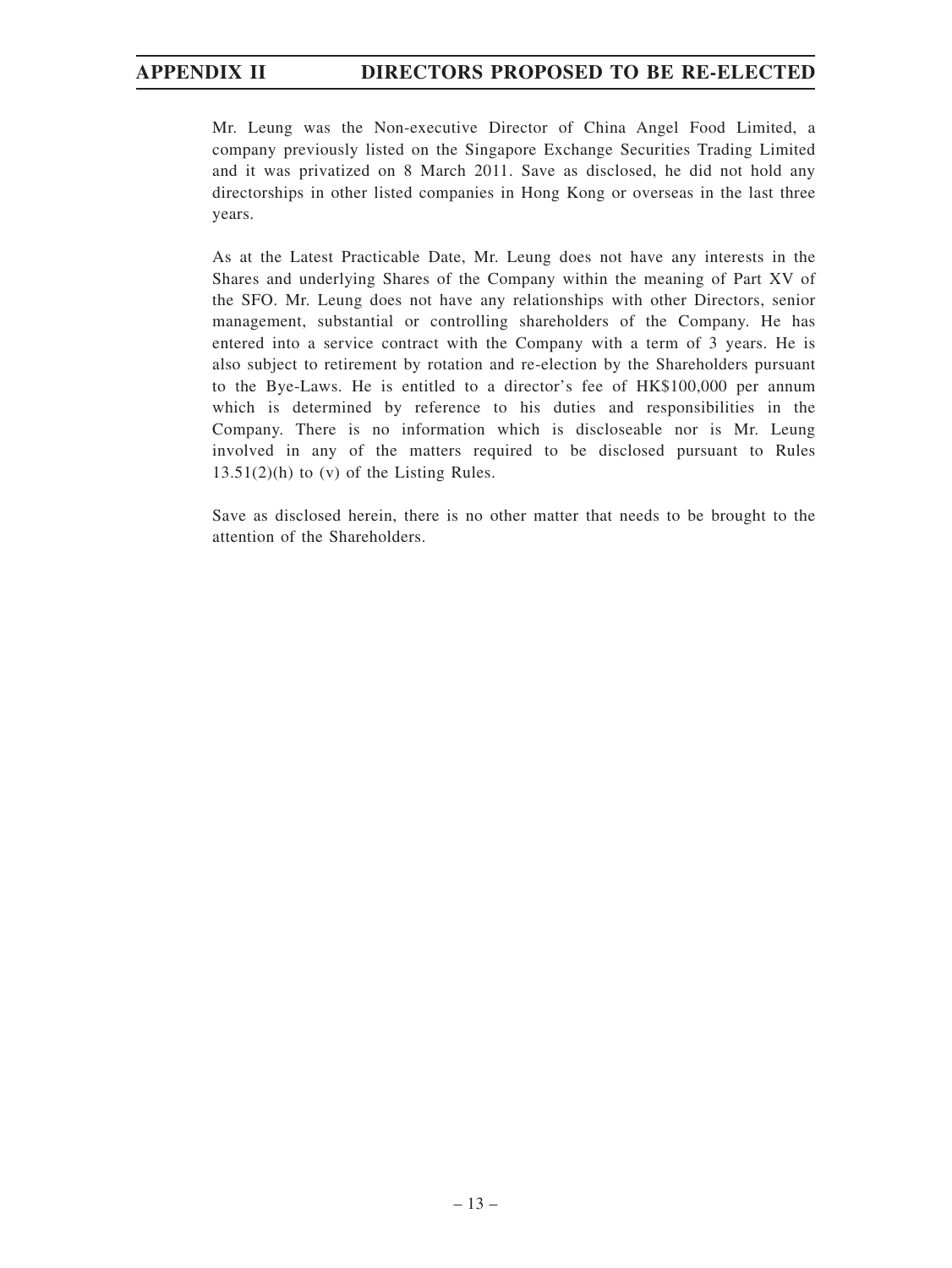

# **ZHONGDA INTERNATIONAL HOLDINGS LIMITED**

**(中大國際控股有限公司\* )**

*(Incorporated in Bermuda with limited liability)* **(Stock Code: 00909)**

**NOTICE IS HEREBY GIVEN** that the Annual General Meeting of Zhongda International Holdings Limited (the "**Company**") will be held at Plaza 3, Novotel Century Hong Kong Hotel, 238 Jaffe Road, Wanchai, Hong Kong on Wednesday, 29 June 2011 at 3:00 p.m. for the following purposes:

- 1. To receive and adopt the Audited Financial Statements and the Reports of the Directors and Auditors for the year ended 31 December 2010.
- 2(A). (i) To re-elect Mr. Xu Lian Guo as executive Director;
	- (ii) To re-elect Mr. Zhang Yuqing as executive Director;
	- (iii) To re-elect Mr. Kwok Ming Fai as executive Director; and
	- (iv) To re-elect Mr. Leung Kwok Chun as non-executive Director.
- 2(B). To authorise the Board to fix the remuneration of the Directors.
- 3. To re-appoint SHINEWING (HK) CPA Limited as the auditors of the Company and to authorise the Board to fix their remuneration.
- 4. To consider as special business and, if thought fit, pass with or without amendments; the following resolutions as ordinary resolutions:

#### **ORDINARY RESOLUTIONS**

- (A) "**THAT**:
	- (a) subject to paragraph (c) of this Resolution, the exercise by the directors of the Company (the "**Directors**") during the Relevant Period (as hereinafter defined) of all the powers of the Company to allot, issue or otherwise deal with additional shares of the Company (the "**Shares**"), and to make or grant offers, agreements, options and other rights, or issue warrants and other securities including bonds, debentures and notes convertible into Shares, which would or might require the exercise of such powers, be and is hereby generally and unconditionally approved;

*<sup>\*</sup> For identification purposes only*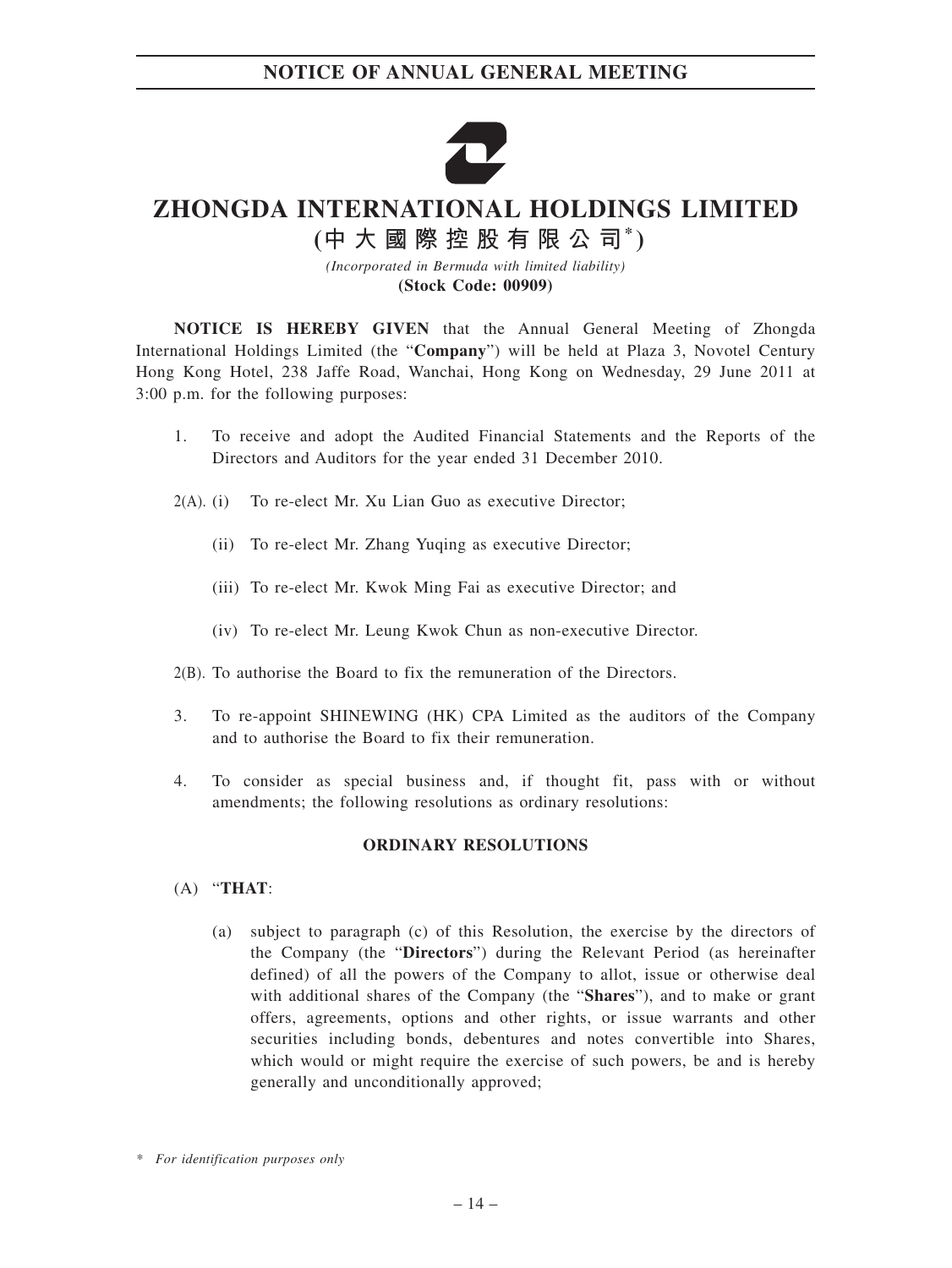- (b) the approval given in paragraph (a) of this Resolution shall authorise the Directors during the Relevant Period to make or grant offers, agreements, options and other rights, or issue warrants and other securities, which would or might require the exercise of such powers after the end of the Relevant Period;
- (c) the aggregate nominal amount of share capital allotted or to be allotted or agreed conditionally or unconditionally to be allotted (whether pursuant to an option or otherwise) and issued by the Directors pursuant to the approval given in paragraph (a) of this Resolution, otherwise than pursuant to:
	- (i) a Rights Issue (as hereinafter defined);
	- (ii) an issue of shares as scrip dividends or similar arrangement providing for the allotment of shares of the Company in lieu of the whole or part of a dividend on shares pursuant to the bye-laws of the Company from time to time;
	- (iii) an issue of shares upon the exercise of the rights of subscription or conversion under the terms of any bonds, warrants, debenture, notes and any securities which carry rights to subscribe for or are convertible into shares of the Company; or
	- (iv) an issue of shares upon the exercise of any option scheme or similar arrangement of the Company;

shall not exceed 20% of the aggregate nominal amount of the share capital of the Company in issue at the date of the passing of this Resolution and the said approval shall be limited accordingly;

(d) for the purpose of this Resolution:

"Relevant Period" means the period from the passing of this Resolution until whichever is the earlier of:

- (i) the conclusion of the next annual general meeting of the Company;
- (ii) the expiration of the period within which the next annual general meeting of the Company is required by the bye-laws of the Company or any applicable laws to be held; and
- (iii) the revocation or variation of the authority given under this Resolution by an ordinary resolution of the shareholders of the Company (the "**Shareholders**") in general meeting.

"Rights Issue" means the allotment, issue or grant of Shares pursuant to an offer of Shares open for a period fixed by the Directors to holders of Shares whose names stand on the register of members of the Company on a fixed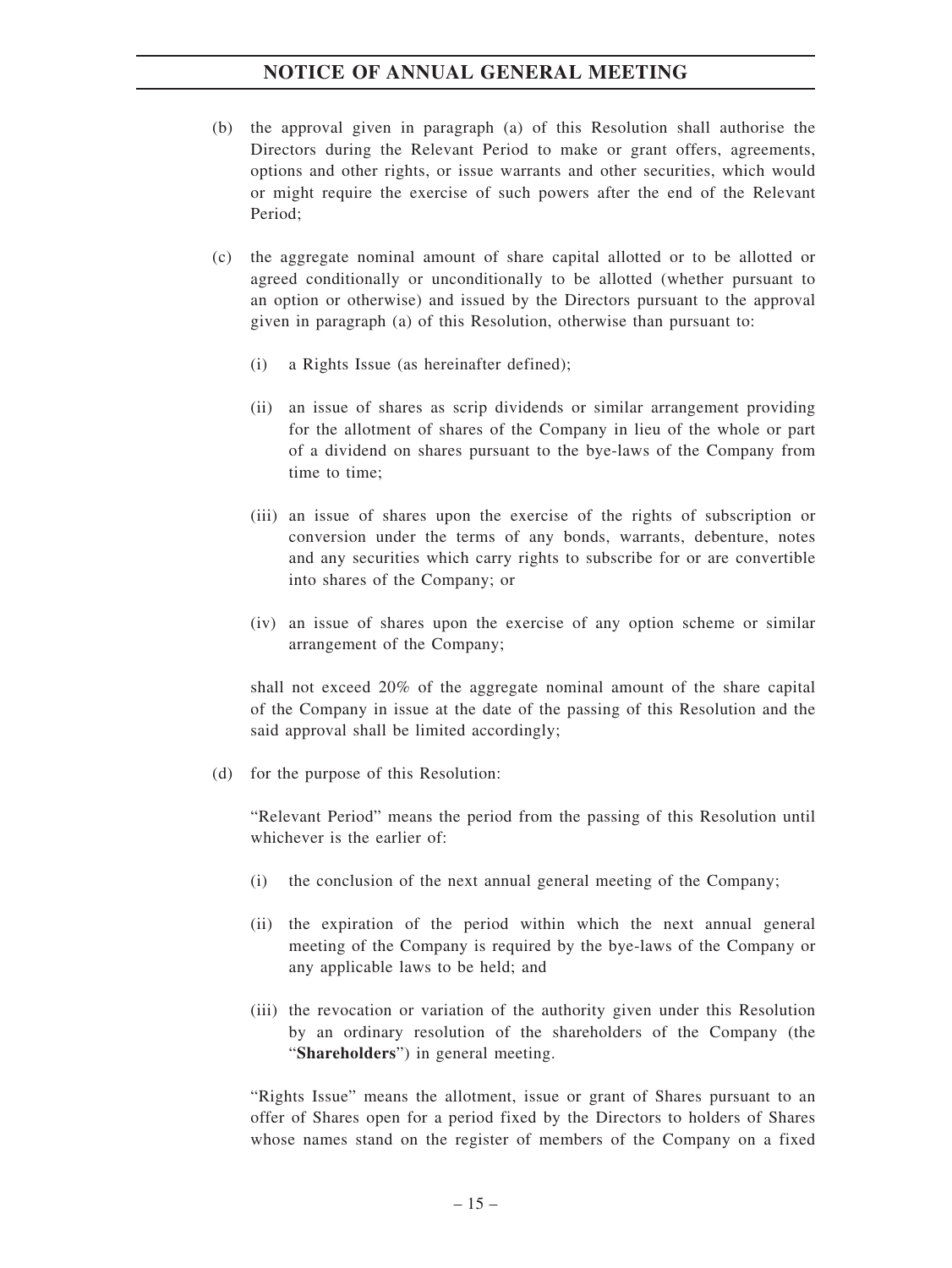record date in proportion to their then holdings of such Shares at that date (subject to such exclusion or other arrangements as the Directors may deem necessary or expedient in relation to fractional entitlements or having regard to any restrictions or obligations under the laws of, or the requirements of any recognised regulatory body or any stock exchange in, any territory applicable to the Company)."

#### (B) "**THAT**:

- (a) subject to paragraph (b) of this Resolution, the exercise by the directors of the Company (the "**Directors**") during the Relevant Period (as hereinafter defined) of all the powers of the Company to repurchase shares of the Company (the "**Shares**") on The Stock Exchange of Hong Kong Limited (the "**Stock Exchange**") or on any other stock exchange on which the Shares may be listed and recognised for this purpose by the Securities and Futures Commission of Hong Kong and the Stock Exchange under the Hong Kong Code on Share Repurchases, subject to and in accordance with all applicable laws and regulations, be and is hereby generally and unconditionally approved;
- (b) the aggregate nominal amount of the Shares which may be repurchased by the Company pursuant to paragraph (a) of this Resolution during the Relevant Period shall not exceed 10% of the aggregate nominal amount of the share capital of the Company in issue at the date of the passing of this Resolution, and the approval granted under paragraph (a) of this Resolution shall be limited accordingly;
- (c) for the purpose of this Resolution:

"Relevant Period" means the period from the passing of this Resolution until whichever is the earlier of:

- (i) the conclusion of the next annual general meeting of the Company;
- (ii) the expiration of the period within which the next annual general meeting of the Company is required by the bye-laws of the Company or any applicable laws to be held; and
- (iii) the revocation or variation of the authority given under this Resolution by an ordinary resolution of the Shareholders in general meeting."
- (C) "**THAT** conditional upon the passing of Resolutions 4(A) and 4(B), the general mandate granted to the directors of the Company (the "**Directors**") to exercise the powers of the Company to allot, issue or otherwise deal with additional securities of the Company pursuant to Resolution 4(A) as set out in the notice convening the meeting of which this Resolution forms part be and is hereby extended by the addition thereto an amount representing the aggregate nominal amount of the share capital of the Company repurchased by the Company under the authority